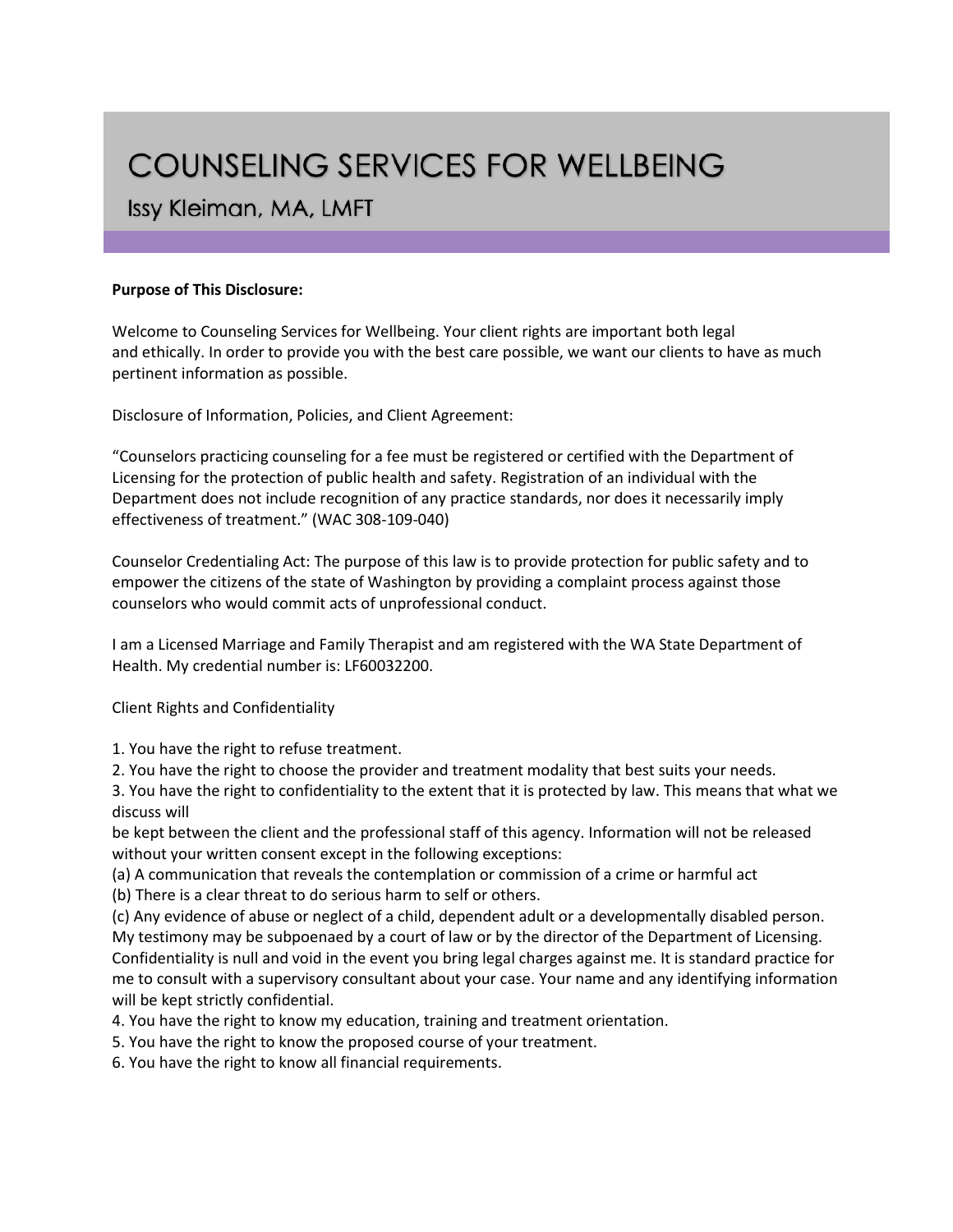7. You have a right to see a copy of the treatment record that I keep of our sessions. You have the right to request me to correct that record. I will not disclose your record to others without your written consent unless the law authorizes or requires me to do so.

8. You have the right to lodge a grievance with the State of Washington Department of Licensing if you feel your rights have been violated.

Counseling Services for Wellbeing is a group practice operating with shared office space and file cabinet storage. Business partner(s) may have access to your files and your information may be shared with partner(s) for the purpose of case consultations. A secured encrypted program is used according to HIPAA.

#### **Licensure:**

As a Licensed Marriage and Family Therapist (LMFT), I receive ongoing supervision from Bill Forisha, Ph.D., LMFT. I participate in peer review and case consultation with other professional therapists to ensure that I am providing the best care possible, in the most ethical way possible. I do not disclose names or details that would allow identification of clients during this process.

## **Therapist Background Information:**

I received my Bachelors of Arts (BA) from the University of Florida. I then went on to receive my Masters in Psychology (with the emphasis on Couples and Family therapy) from Antioch University. I worked for two years at The Crisis Clinic. I have 14 years of counseling experience with adults, children, youth, families and couples. I have owned, operated and maintained my private practice since October 2004 to present. I am an approved supervisor for the AAMFT.

## **Therapy Techniques and Approaches:**

My approach is personalized to the needs of the client. I draw from structural family therapy, systems, cognitive, behavioral, narrative, symbolic experiential and existential therapy approaches. I strive to create a safe and trusting environment, with the understanding that this provides an atmosphere conducive to insightful awareness and change. I work with all age groups, both individuals and families.

#### **Billing Rates and Procedures:**

My private pay rate for therapy is \$160 per hour for individuals, \$170 per hour for families. The charge for the initial intake session is \$190.00 \_\_\_\_\_\_\_\_\_ (client's initials).

# *Payment is due at the time of service.*

There are a limited number of reduced fee session blocks available for those clients who qualify. Qualification for a reduced fee session is based on gross income and number of dependents. In order to utilize my time most effectively, I have a firm 48-hour cancellation policy. You will be charged \$100 for cancellations with less than 48 hours' notice or missed appointments.

#### **Fee Collection**

*Fees are ordinarily due and payable upon the delivery of services.* Please let us know promptly if you are unable to pay in a timely manner and we can negotiate a payment plan. Although all reasonable or ordinary efforts will be made to aid you in the processing of insurance claims, responsibility for payment of fees incurred rests with the client. Time lost due to sessions beginning later than scheduled may be charged against the client's account. We are not able to bill late cancellation or missed appointment fees to insurance.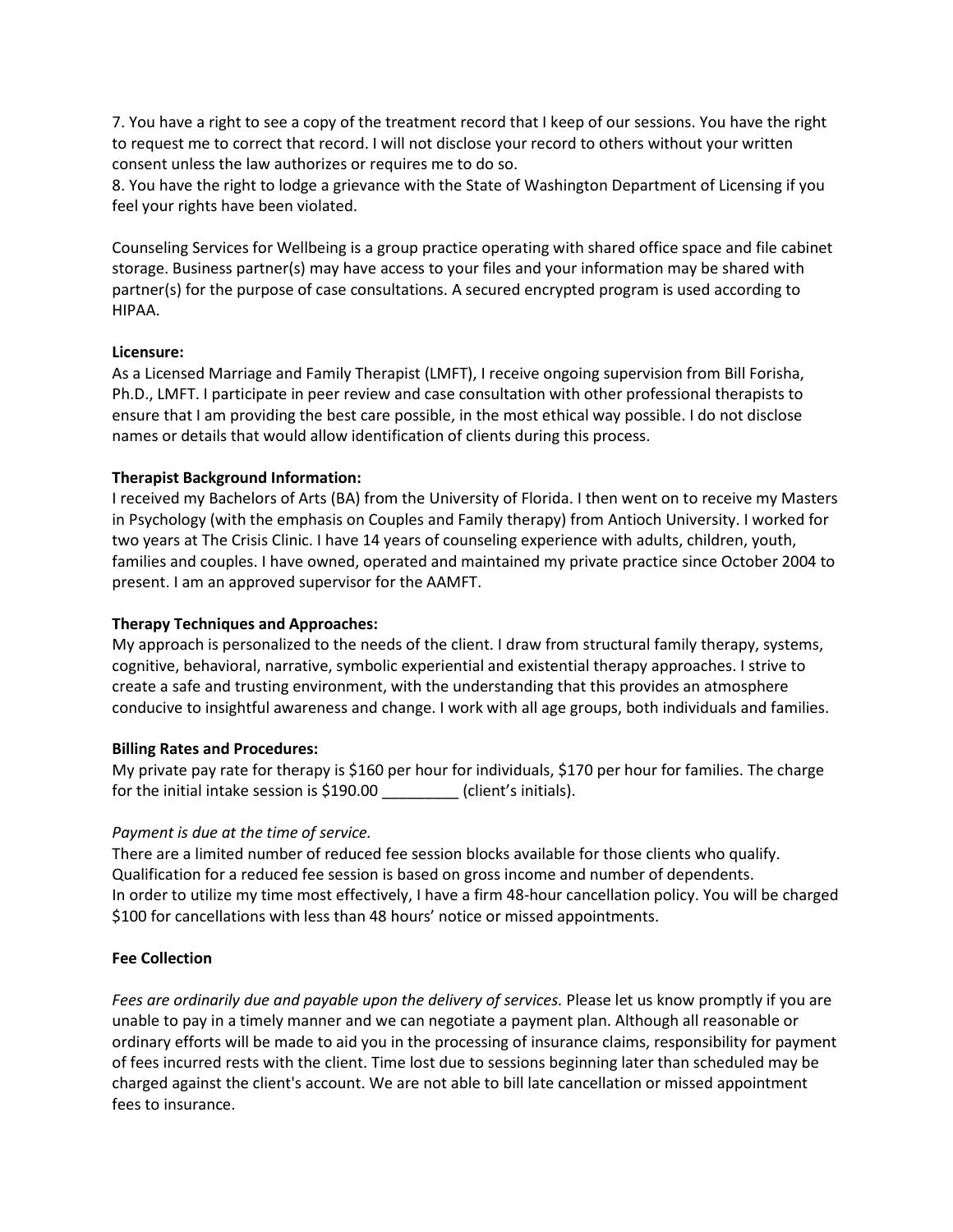#### **Insurance**

I do accept insurance and have a billing person to verify and bill for insurance. Co-pays and co-insurance must be paid at the beginning of each session. As a provider, I must emphasize that my relationship is with the patient, not the insurance company. While the filing of insurance claims is a courtesy that I extend to my patients, all charges are ultimately the patient's responsibility.

The billing department will bill insurance companies and patients' outstanding balances that may result from co-pays, co- insurance and deductibles. For clients who pay at the time of service and would prefer to submit the bill to their insurance company for reimbursement, I can give you a receipt of payment for services provided and you can send it into your insurance for reimbursement based on your agreement with your insurance company. You will be contacted by my billing agency by phone and mail for unpaid balances that exceed 60 days. Unpaid balances that exceed 90 days are assigned to a collection agency for recovery; some identifying confidential information will be released in this process.

NOTE: Health Insurance Coverage changes and updates are the sole responsibility of the subscriber. The billing company will verify coverage with the information provided by you. I offer no guarantees in this regard nor assume any responsibility to guarantee the availability of such coverage.

#### **Telephone Conversations**

There is an expectation that phone conversations are not an extension of therapy. Occasional (less than once a week) short conversations (usually less than five minutes) may be appropriate and necessary. Further consultation via phone or email in excess of this will be subject to my case consultation fee at the rate of \$160/ hour and will be billed privately. I make every attempt to return urgent calls within 1 hour and non- urgent calls within 24 hours.

#### **Scheduling Appointments/Emergency Contact**

All appointments are scheduled by calling 206-242-8211, the administrative team will assist. In the event of an emergency you can also call me at this number and press extension 200. If I cannot be reached in a timely manner, please contact the CRISIS HOTLINE at 206-461-3222 or dial 911 if you are in imminent danger to yourself or others.

#### **Vacations**

I will give you reasonable notice before I take vacation leave. If necessary, I will provide a referral to a colleague in the event that you should need more consistent coverage. Please follow above protocol for emergency care.

#### **The Privilege of Confidentiality and its Exceptions**

According to state and federal laws and/or the ethics of my profession, what a client discloses in therapy is confidential information. However, there are exceptions under which confidentiality is legally waived: disclosure of abuse or neglect of dependent persons, disclosure of a client being dangerous to themselves or others, and when a therapist is ordered by a court to disclose information about a client. Since maintaining confidentiality between family members may reduce my ability to work effectively on behalf of all my clients, I request that domestic or intimate partners and/or married persons or divorced parents (when working on issues related to their children), and members of the same nuclear family waive their right to confidentiality among themselves or among each other. This does not mean that I will necessarily disclose to one or more family members what another family member(s) discussed in a counseling session. It does mean that I may do so, if I deem it necessary for the success of the work in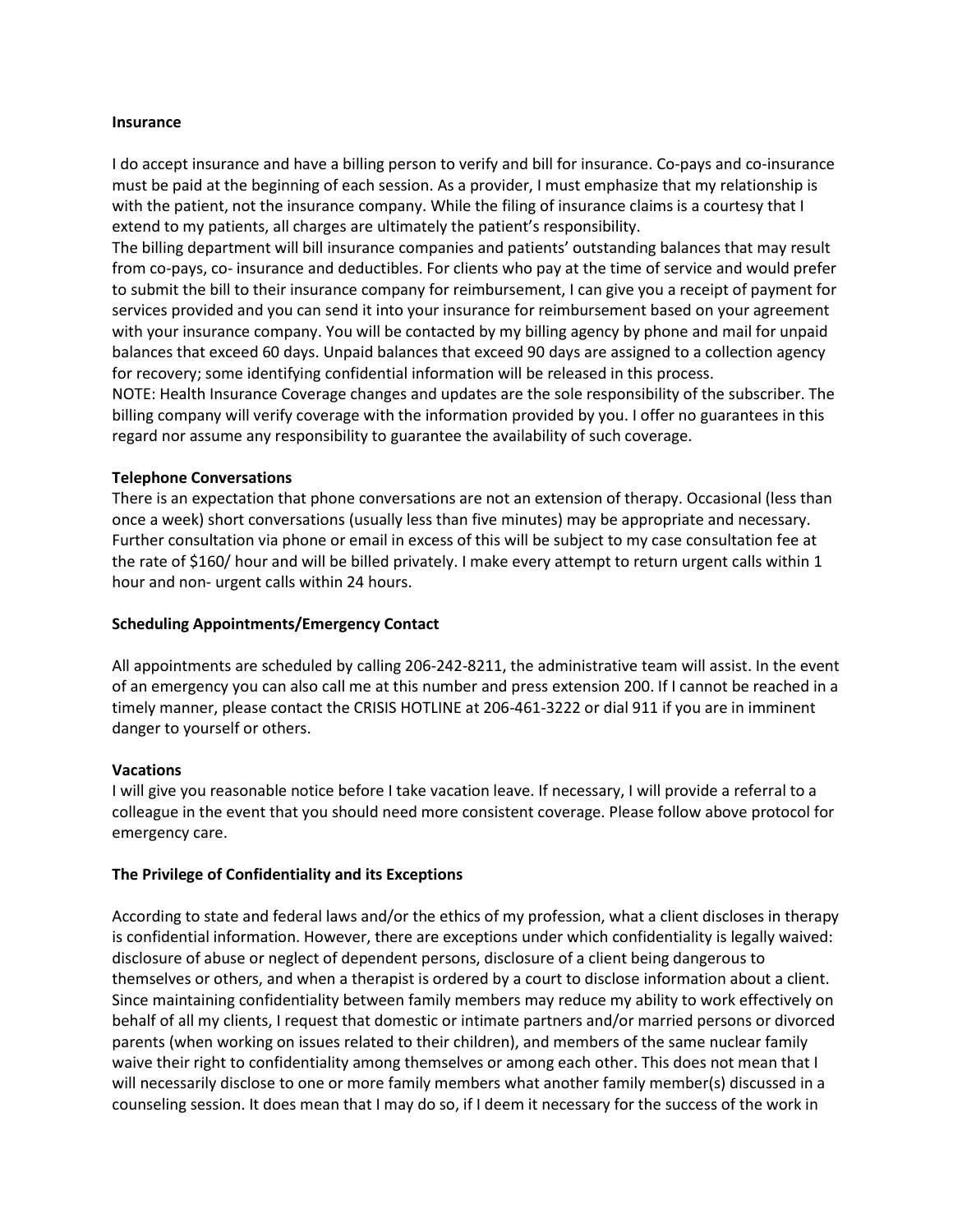progress. The client's(s') waiver(s) of the privilege of confidentiality in this regard is (are) thereby given by the signature(s) below. The client's(s') waiver of the privilege of confidentiality as regards any release of information to a designated insurance company and/or to professional collection agencies and/or to other relevant professionals utilized by Issy Kleiman, LMFT as consultants on any issue that may arise in conjunction with services provided to the client(s) is (are) also given by the signature(s) below. The client also acknowledges and accepts that other than the occasional use of designated questionnaires, the occasional notation, notes taken during therapy, and occasional email correspondence (see below), it is not the usual practice of Issy Kleiman, LMFT to provide such notes to third parties.

## **Risks Associated with the Use of E-mail, Texting or any form of Electronic Communication**

I (we) understand and accept that confidentiality, otherwise provided by Issy Kleiman, LMFT according to the terms above, may be at risk by his using and/or our using email and/or Skype and/or other internet means of communication and/or telephone for the transmission of information related to our healthcare and treatment. For instance, I (we) realize that unknown or third parties may electronically intercept our personal information. I (we), hereby, accept all such risks and authorize Issy Kleiman, LMFT to communicate electronically by using Skype and/or the telephone and/or the email address(es) provided below as well as any email addresses provided by my (our) insurance carrier.

## **Notice of Privacy Practices**

*Your Information. Your Rights. Our Responsibilities.*

This notice describes how medical information about you may be used and disclosed and how you can get access to this information. Please review it carefully.

#### **Your Rights**

You have the right to:

- Get a copy of your paper or electronic medical record
- Correct your paper or electronic medical record
- Request confidential communication
- Ask us to limit the information we share
- Get a list of those with whom we've shared your information
- Get a copy of this privacy notice
- Choose someone to act for you
- File a complaint if you believe your privacy rights have been violated

#### **Your Choices**

You have some choices in the way that we use and share information as we:

- Tell family and friends about your condition
- Provide disaster relief
- Include you in a hospital directory
- Provide mental health care
- Market our services and sell your information
- Raise funds

Our Uses and Disclosures

We may use and share your information as we: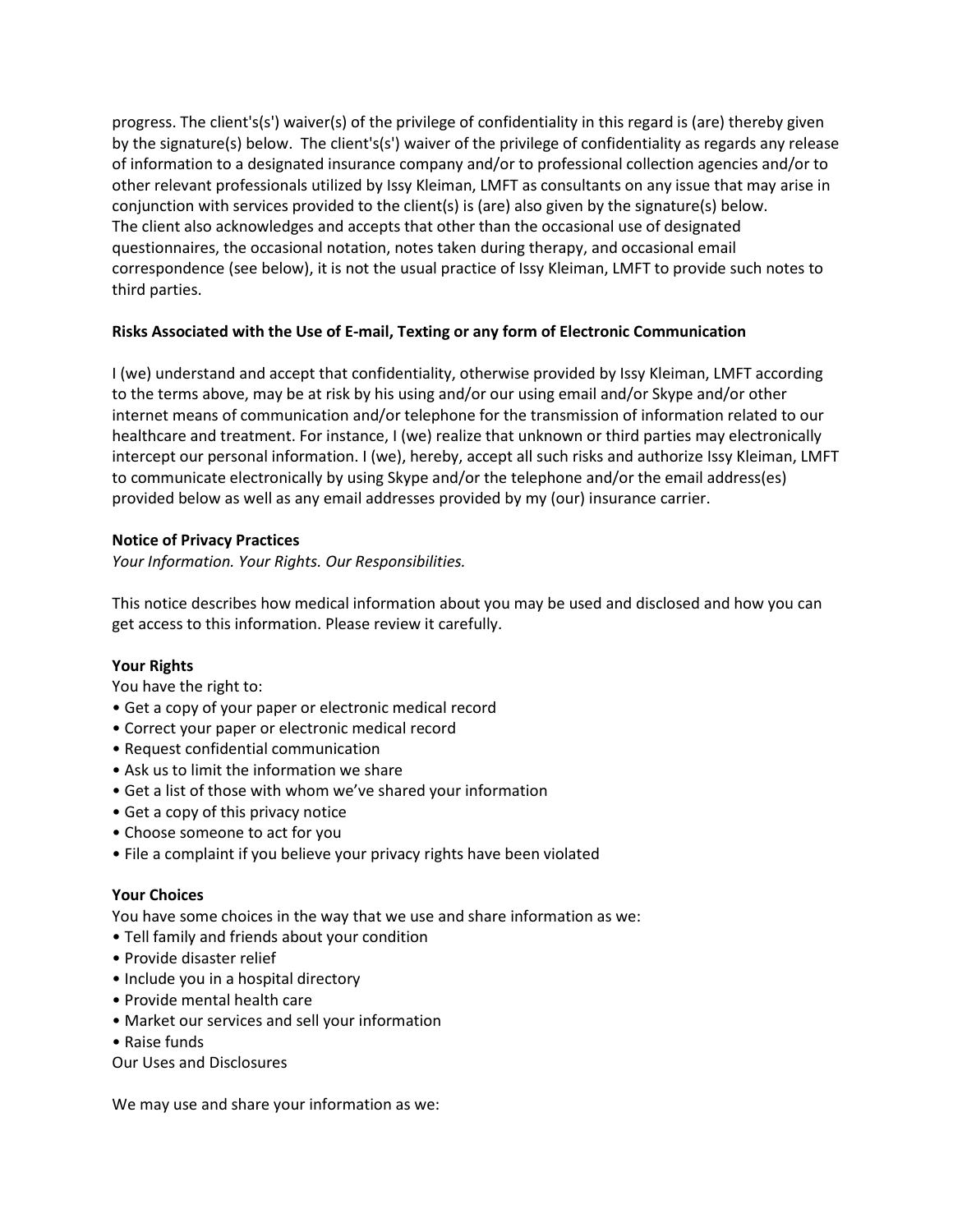- Treat you
- Run our organization
- Bill for your services
- Help with public health and safety issues
- Do research
- Comply with the law
- Respond to organ and tissue donation requests
- Work with a medical examiner or funeral director
- Address workers' compensation, law enforcement, and other government requests
- Respond to lawsuits and legal actions

## **Your Rights**

When it comes to your health information, you have certain rights. This section explains your rights and some of our responsibilities to help you.

#### *Get an electronic or paper copy of your medical record*

• You can ask to see or get an electronic or paper copy of your medical record and other health information we have about you. Ask us how to do this.

• We will provide a copy or a summary of your health information, usually within 30 days of your request. We may charge a reasonable, cost-based fee.

## *Ask us to correct your medical record*

• You can ask us to correct health information about you that you think is incorrect or incomplete. Ask us how to do this.

• We may say "no" to your request, but we'll tell you why in writing within 60 days.

#### Re*quest confidential communications*

• You can ask us to contact you in a specific way (for example, home or office phone) or to send mail to a different address.

• We will say "yes" to all reasonable requests.

# *Ask us to limit what we use or share*

• You can ask us not to use or share certain health information for treatment, payment, or our operations. We are not required to agree to your request, and we may say "no" if it would affect your care.

• If you pay for a service or health care item out-of-pocket in full, you can ask us not to share that information for the purpose of payment or our operations with your health insurer. We will say "yes" unless a law requires us to share that information.

# *Get a list of those with whom we've shared information*

• You can ask for a list (accounting) of the times we've shared your health information for six years prior to the date you ask, who we shared it with, and why.

• We will include all the disclosures except for those about treatment, payment, and health care operations, and certain other disclosures (such as any you asked us to make). We'll provide one accounting a year for free but will charge a reasonable, cost-based fee if you ask for another one within 12 months.

*Get a copy of this privacy notice*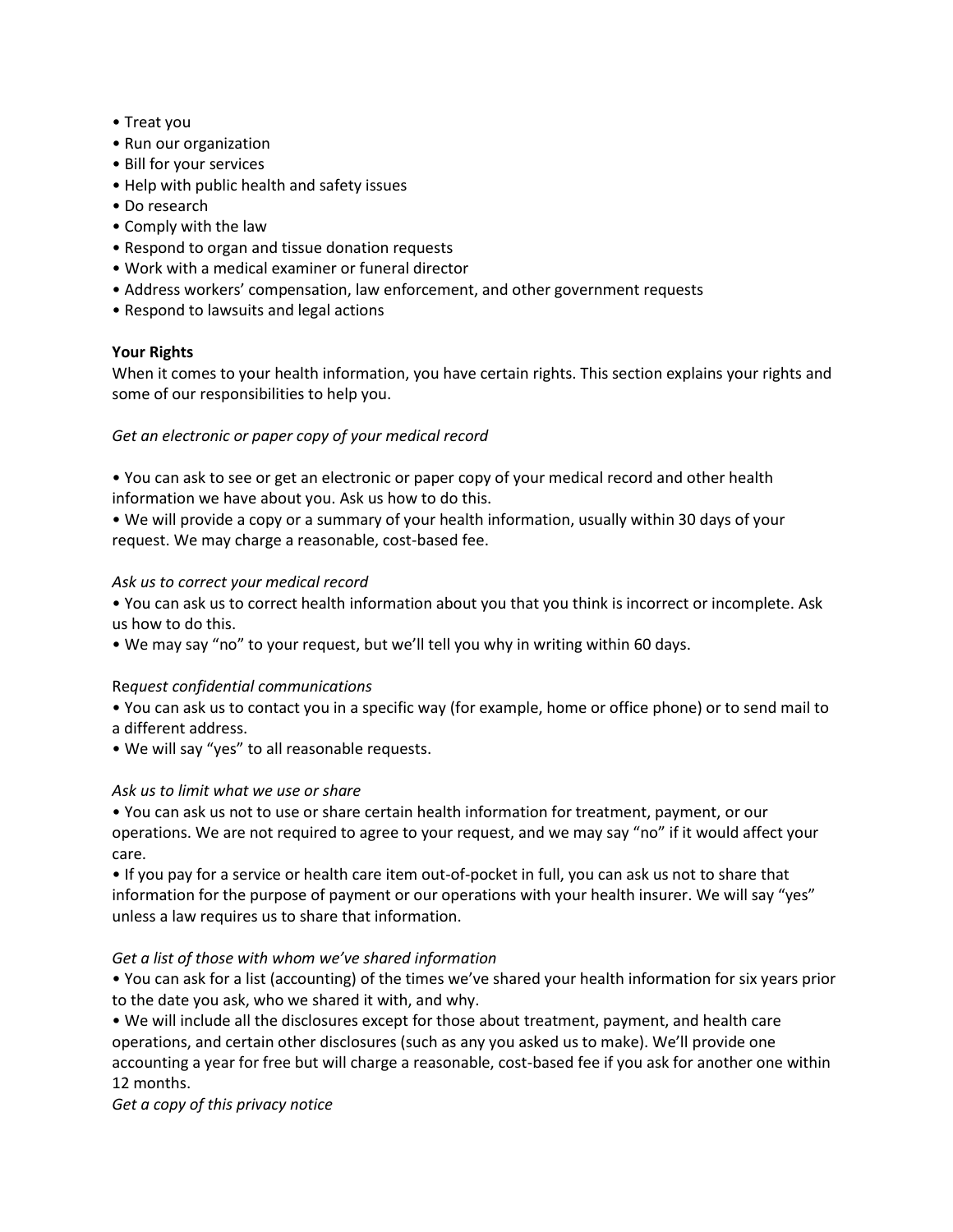You can ask for a paper copy of this notice at any time, even if you have agreed to receive the notice electronically. We will provide you with a paper copy promptly.

## *Choose someone to act for you*

• If you have given someone medical power of attorney or if someone is your legal guardian, that person can exercise your rights and make choices about your health information.

• We will make sure the person has this authority and can act for you before we take any action*.*

## *File a complaint if you feel your rights are violated*

• You can complain if you feel we have violated your rights by contacting us using the information on page 1. • You can file a complaint with the U.S. Department of Health and Human Services Office for Civil Rights by sending a letter to 200 Independence Avenue, S.W., Washington, D.C. 20201, calling 1-877-696-6775, or visiting www.hhs.gov/ocr/privacy/hipaa/complaints/.

• We will not retaliate against you for filing a complaint.

## **Your Choices**

For certain health information, you can tell us your choices about what we share. If you have a clear preference for how we share your information in the situations described below, talk to us. Tell us what you want us to do, and we will follow your instructions.

In these cases, you have both the right and choice to tell us to:

- Share information with your family, close friends, or others involved in your care
- Share information in a disaster relief situation
- Include your information in a hospital directory

*If you are not able to tell us your preference, for example if you are unconscious, we may go ahead and share your information if we believe it is in your best interest. We may also share your information when needed to lessen a serious and imminent threat to health or safety.*

In these cases we never share your information unless you give us written permission:

- Marketing purposes
- Sale of your information
- Most sharing of psychotherapy notes

In the case of fundraising:

• We may contact you for fundraising efforts, but you can tell us not to contact you again.

#### **Our Uses and Disclosures**

How do we typically use or share your health information?

We typically use or share your health information in the following ways. Treat you We can use your health information and share it with other professionals who are treating you. Example: A doctor treating you for an injury asks another doctor about your overall health condition.

**Run our organization**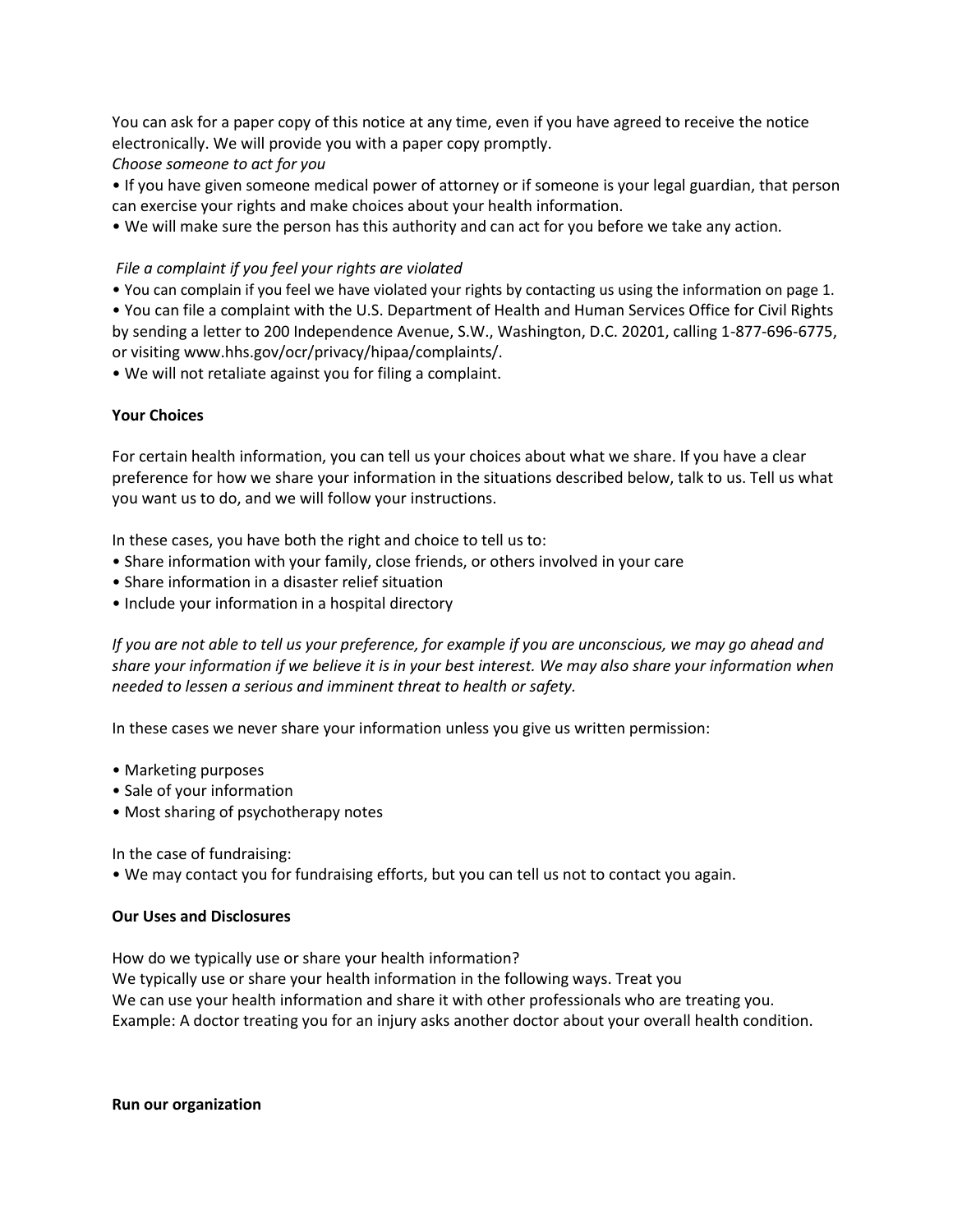We can use and share your health information to run our practice, improve your care, and contact you when necessary. Example: We use health information about you to manage your treatment and services.

# **Bill for your services**

We can use and share your health information to bill and get payment from health plans or other entities. Example: We give information about you to your health insurance plan so it will pay for your services.

How else can we use or share your health information?

We are allowed or required to share your information in other ways – usually in ways that contribute to the public good, such as public health and research. We have to meet many conditions in the law before we can share your information for these purposes. For more information see: ww.hhs.gov/ocr/privacy/hipaa/understanding/consumers/index.html.

#### **Help with public health and safety issues**

We can share health information about you for certain situations such as:

- Preventing disease
- Helping with product recalls
- Reporting adverse reactions to medications
- Reporting suspected abuse, neglect, or domestic violence
- Preventing or reducing a serious threat to anyone's health or safety

#### *Do research*

We can use or share your information for health research. Comply with the law

We will share information about you if state or federal laws require it, including with the Department of Health and Human Services if it wants to see that we're complying with federal privacy law.

Respond to organ and tissue donation requests

We can share health information about you with organ procurement organizations.

Work with a medical examiner or funeral director

We can share health information with a coroner, medical examiner, or funeral director when an individual dies.

Address workers' compensation, law enforcement, and other government requests

We can use or share health information about you:

- For workers' compensation claims
- For law enforcement purposes or with a law enforcement official
- With health oversight agencies for activities authorized by law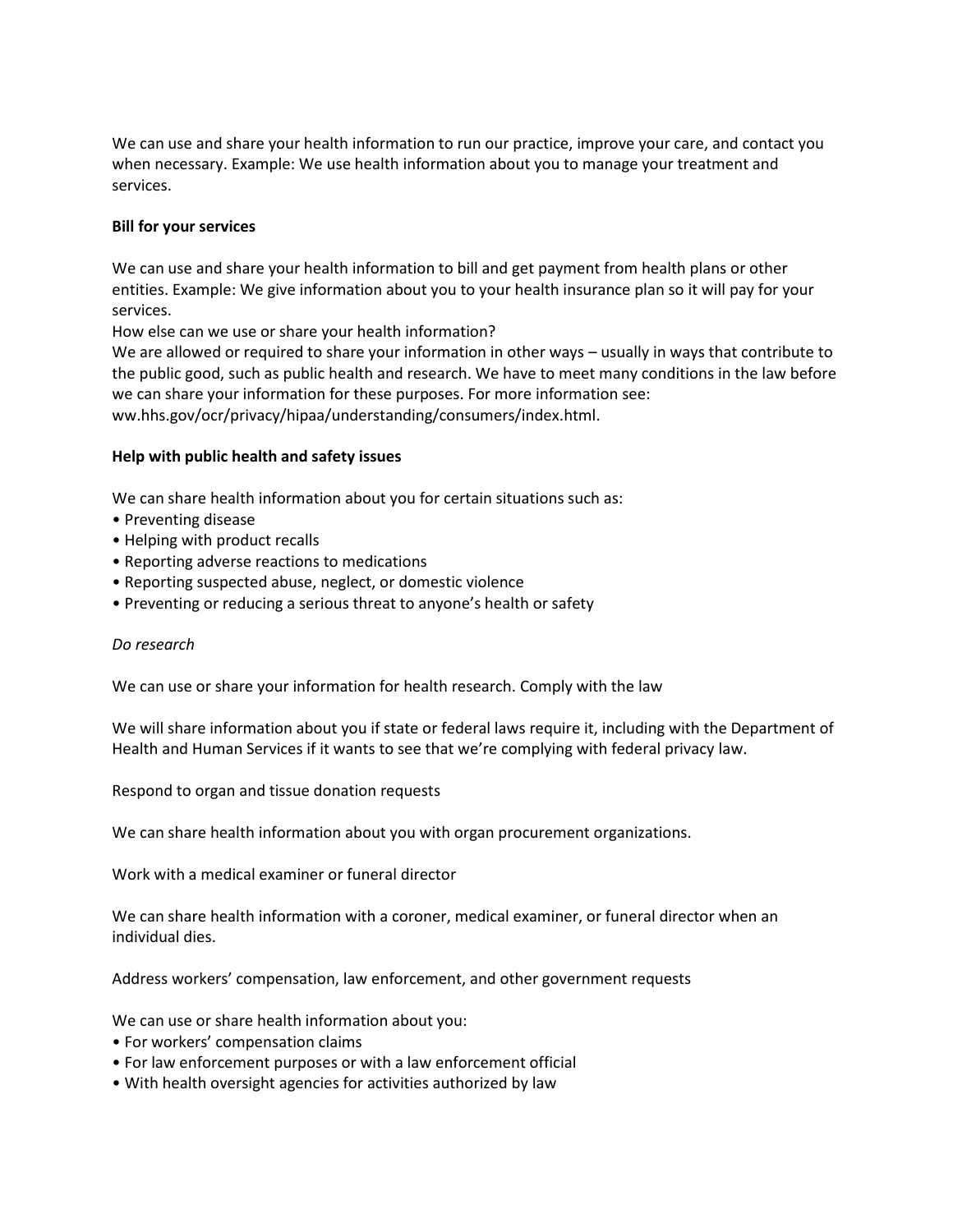• For special government functions such as military, national security, and presidential protective services

### *Respond to lawsuits and legal actions*

We can share health information about you in response to a court or administrative order, or in response to a subpoena.

## **Our Responsibilities**

• We are required by law to maintain the privacy and security of your protected health information.

• We will let you know promptly if a breach occurs that may have compromised the privacy or security of your

information.

• We must follow the duties and privacy practices described in this notice and give you a copy of it.

• We will not use or share your information other than as described here unless you tell us we can in writing. If you tell us we can, you may change your mind at any time. Let us know in writing if you change your mind.

For more information see: [www.hhs.gov/ocr/privacy/hipaa/understanding/consumers/noticepp.html.](http://www.hhs.gov/ocr/privacy/hipaa/understanding/consumers/noticepp.html)

# **Changes to the Terms of this Notice**

We can change the terms of this notice, and the changes will apply to all information we have about you. The new notice will be available upon request, in our office, and on our web site.

Your Privacy Contact: Issy Kleiman MA, LMFT 15811 Ambaum Blvd SW Suite 110 Burien, WA 98166 Phone #: (206) 242-8211